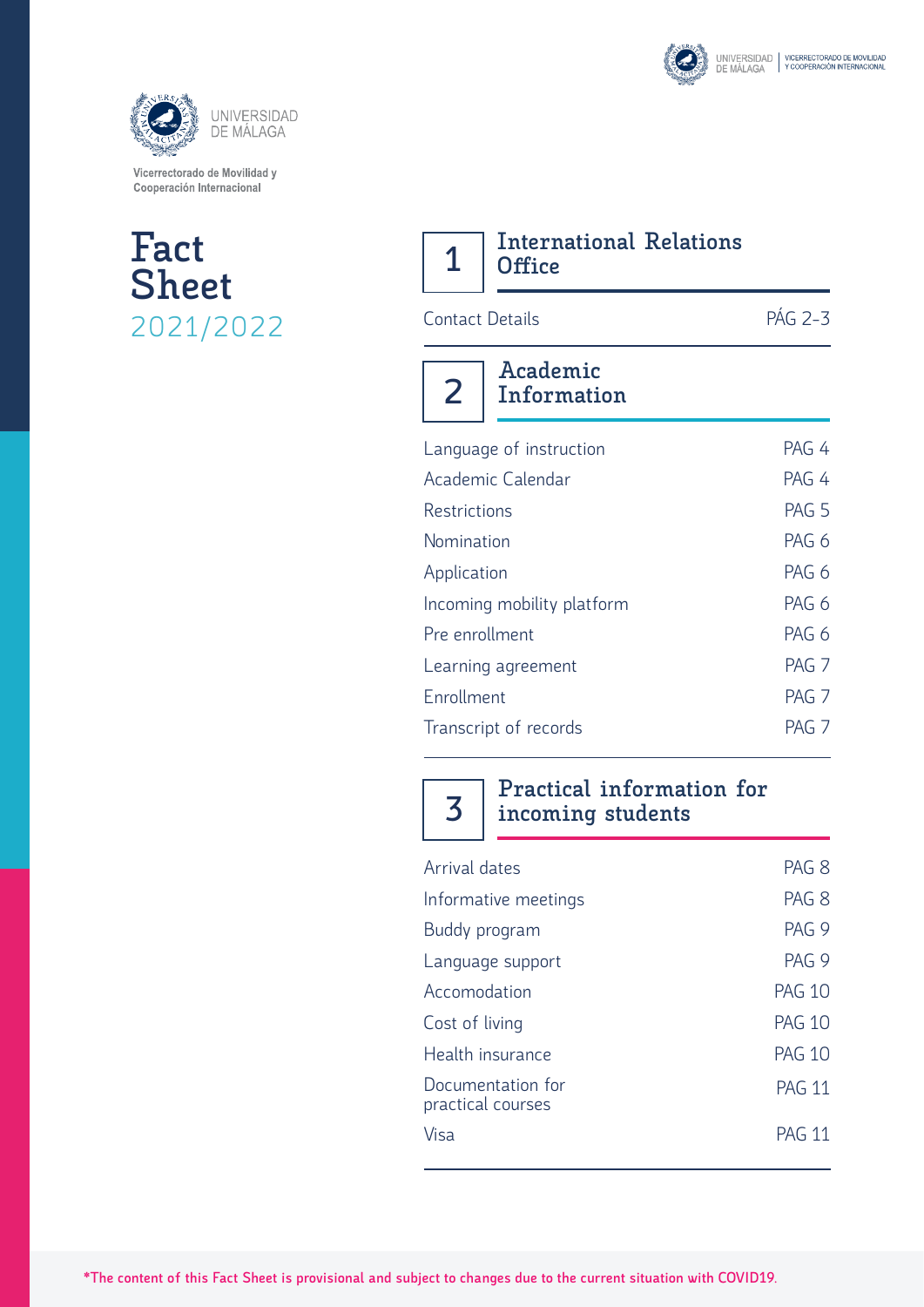



### **Contact information** INTERNATIONAL RELATIONS OFFICE

| Institution |
|-------------|
| details     |

NAME OF THE INSTITUTION **Universidad de Málaga (UMA)**

ERASMUS CODE **EMALAGA01**

**WEBSITE** 

**www.uma.es**

#### NAME OF THE INTERNATIONAL OFFICE

**Servicio de Movilidad y Cooperación Internacional**

**International office**

#### ADDRESS

**Edificio Rosa Gálvez (First Floor) Bulevar Louis Pasteur, 35 29010 Campus de Teatinos MÁLAGA**

#### OFFICE HOURS

**9h-14h, from Monday to Friday (closed during Easter week, Christmas Holidays and August-Summer Holidays)**

#### TELEPHONE

**+34 952 131 111**

#### **WEBSITE**

**www.uma.es/relaciones-internacionales**

#### **@rriiuma**

**@rriiuma**

**/relacionesinternacionalesuma**



#### **Susana Cabrera Yeto**

VICE-CHANCELLOR FOR INTERNATIONAL MOBILITY AND COOPERATION +34 952 133 203 | vrinternacional@uma.es

#### **Elidia Beatriz Blázquez Parra**

DEPUTY VICE-PRESIDENT FOR INTERNATIONAL MOBILITY +34 952 136 512 | vra.movilidad@uma.es

#### **Miriam Seghiri**

UMA INTERNATIONAL HUB DIRECTOR +34 951 953 127 | dir.internationalhub@uma.es

#### **José Jesús Delgado Peña**

DEPUTY VICE-PRESIDENT FOR INTERNATIONAL **COOPERATION** +34 952 136 339 | vra.coopinternacional@uma.es

#### **Ricardo del Milagro Pérez**

HEAD OF INTERNATIONAL RELATIONS OFFICE +34 952 137 860 | rdmilagro@uma.es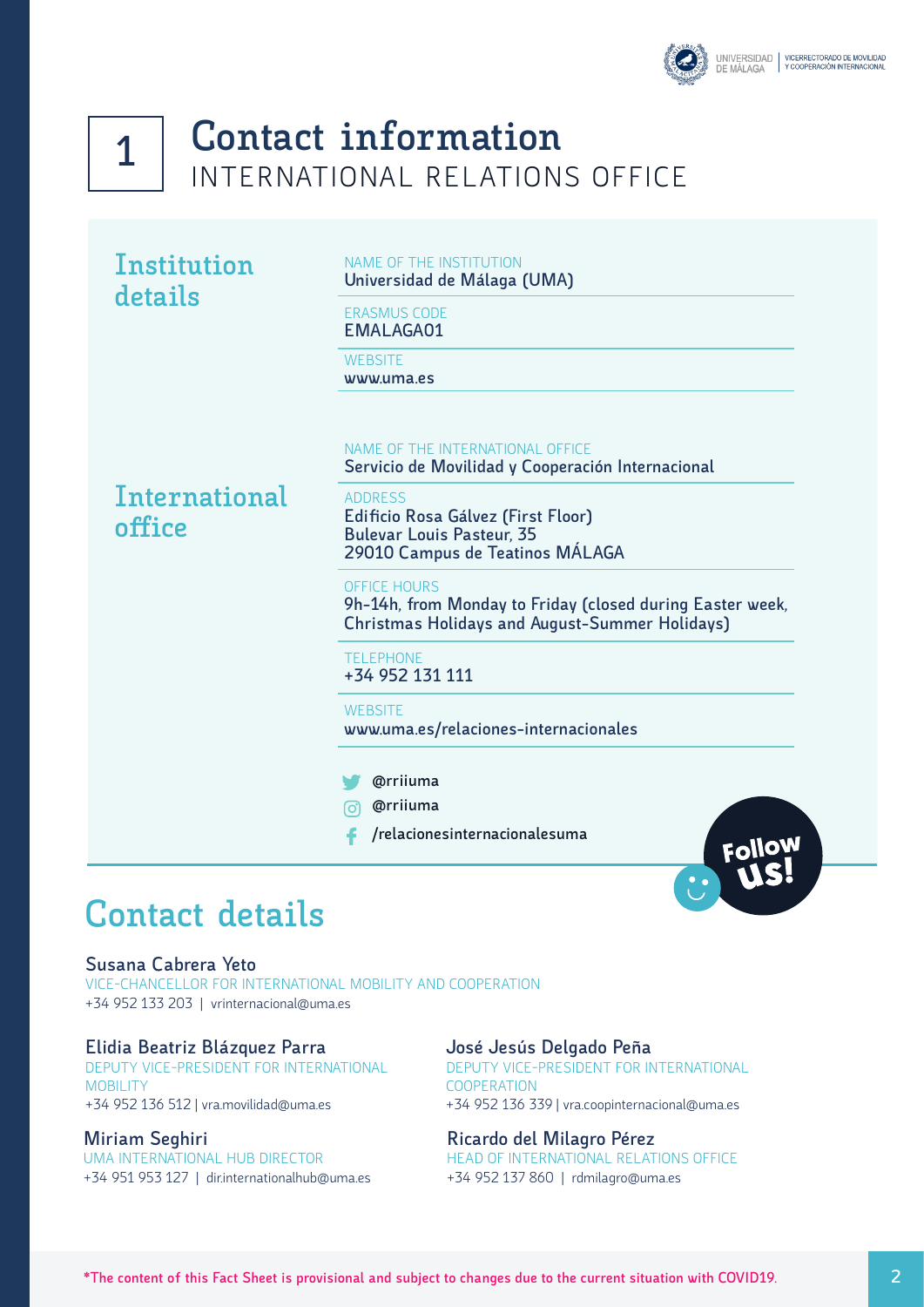

### **Erasmus+ KA103/KA131**

**Lilian Barranco** HEAD OF ERASMUS+ KA103 +34 952 134 144 | lbarranco@uma.es

OUTGOING STUDENT ADVISORS +34 951 953 115 | outgoing@uma.es

**Laura Mena** INCOMING STUDENT ADVISORS +34 952 134 283 | incoming@uma.es

### **Erasmus+ KA107/ICM**

**Margarita Delgado** HEAD OF ERASMUS+ KA107 +34 952 137 349 | icm@uma.es

**Lorena Caro / Estrella Lavado** INCOMING & OUTGOING STUDENT/STAFF ADVISORS +34 952 136 302 | icm@uma.es

### **Non-EU exchange programmes ISEP / PIMA / Lectureship Programme**

**M. Carmen Doblas** SENIOR COORDINATOR / AGREEMENTS +34 952 124 300 | mcdoblas@uma.es

**Isabel Martín** OUTGOING STUDENT ADVISORS +34 951 953 116 | outgoing@uma.es

#### **Magdalena de la Chica** INCOMING STUDENT ADVISOR +34 952 134 283 | incoming@uma.es

### **America, Asia & Oceania**

**Virginia Escriche** PROGRAMME COORDINATOR +34 951 953 114 | vescriche@uma.es

**Isabel Martín** OUTGOING STUDENT ADVISOR +34 951 953 116 | outgoing@uma.es

**Magdalena de la Chica** INCOMING STUDENT ADVISOR +34 952 134 283 | incoming@uma.es

**Transcript of records EVERY MOBILITY PROGRAMME**

**International projects ERASMUS+** 

**Delia García COORDINATOR** + 34 951 953 117 | digarcia@uma.es

**Margarita Delgado** HEAD OF ERASMUS+ PROJECTS +34 952 137 349 | intprojects@uma.es

**Miguel Moreno/María Vera/Carmen Ramos** INT. PROJECT COORDINATORS +34 952 137 349 | intprojects@uma.es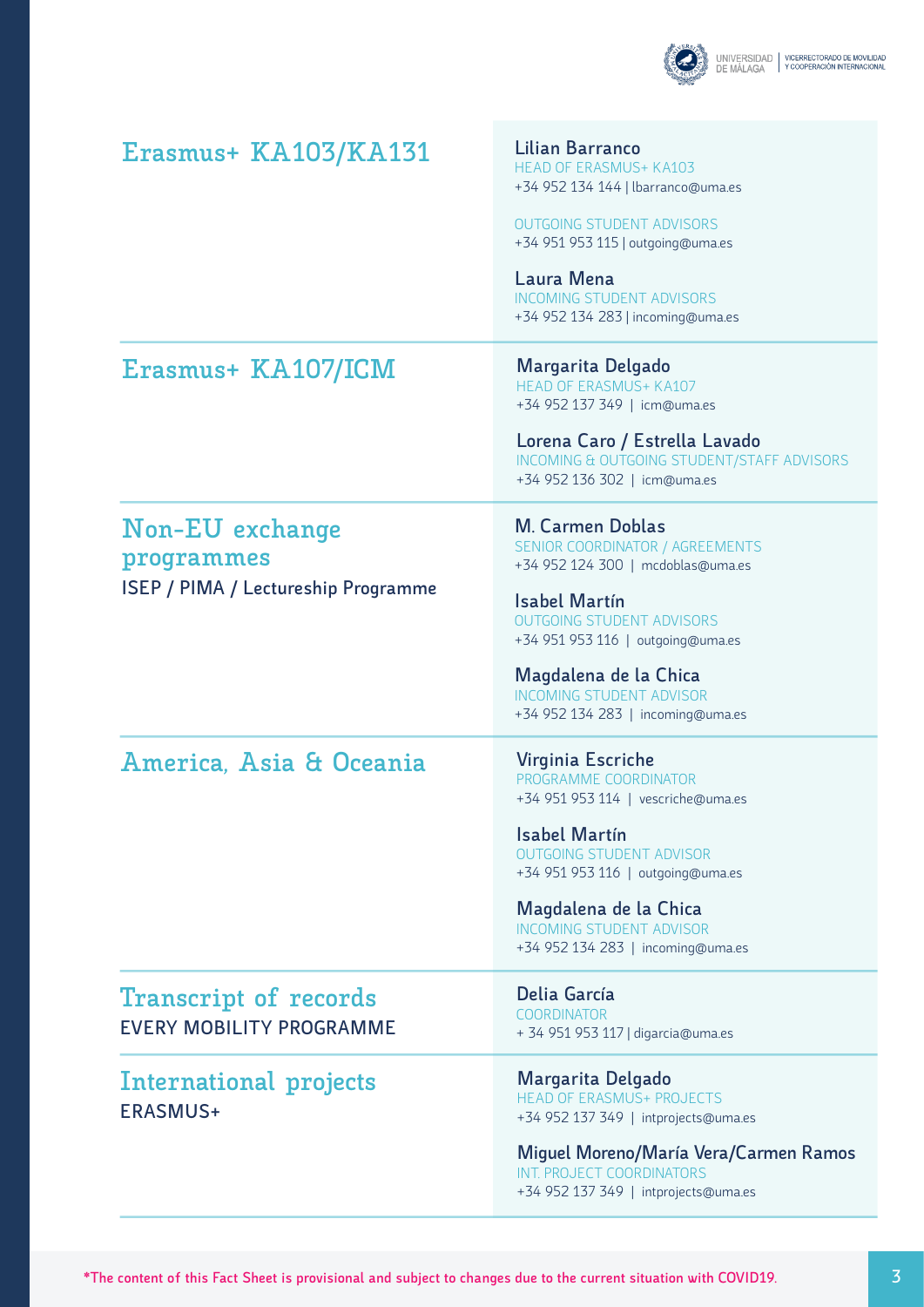

# **2 Academic Information**

## **Language of instruction**

Spanish **(a minimum B1 level is recommended). Those** students who don't speak Spanish usually experience difficulties to fi nd the appropriate courses and to communicate during their stay in Malaga.

There are some courses offered in English, but highly demanded. Besides, there is a limit of exchange students per course. The courses taught in English will be updated in this link:

**https://www.uma.es/relaciones-internacionales/cms/menu/ erasmus/ incoming-students/at-the-faculty/courses-schedules- and-calendars/**



### **Academic calendar**

There are differences among faculties regarding academic calendar. Each faculty will publish and update this information: **www.uma.es/centros-listado**

The official calendar has not been published yet but it will be similar to 2021/2022:

| <b>SEMESTRE 1</b> | 10/09/2021-18/02/2022                                           |
|-------------------|-----------------------------------------------------------------|
|                   | STUDENTS ATTENDING THE SPANISH COURSE<br>02/09/2021 -18/02/2022 |
| <b>SEMESTRE 2</b> | *01/02/2022 - 08/07/2022<br>*MEDICINE HAS STARTED ON 08/02/2020 |
| <b>EXÁMENES</b>   | SM1 24/01/2022-18/02/2022<br>SM2 30/05/2022-08/07/2021          |

You will find below the recommended arrival dates.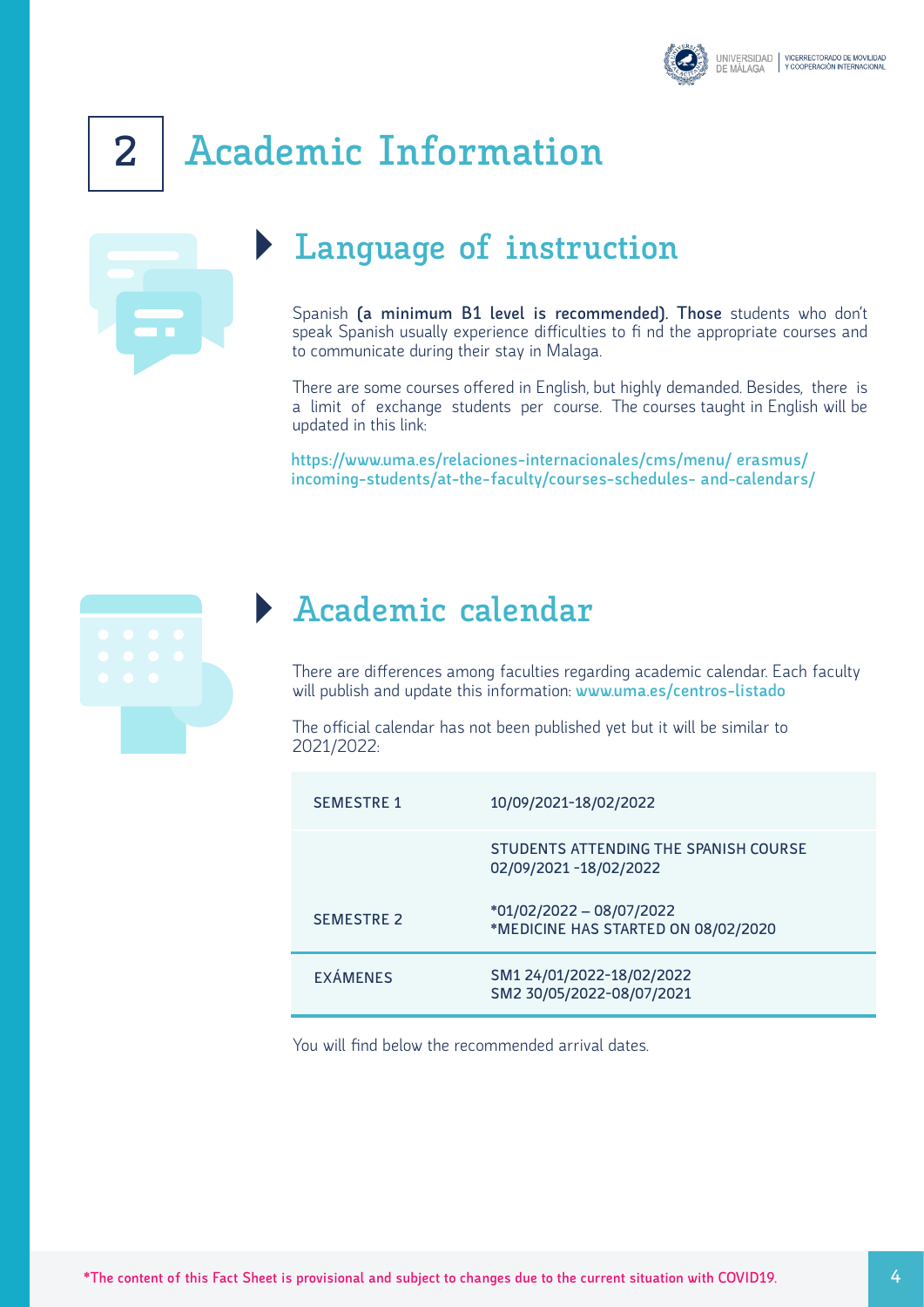



### **Requirements and Restrictions**

Our Academic Offer 2021/2022 will be updated by the middle of 2021, when students can access the online Pre- enrollment and can reserve the courses available. There won't be much difference in the Academic Offer of courses taught in Spanish, but each faculty reserves the right to restrict some courses for exchange students with the intention of guarantying a better academic assistance and security to students.

#### **ERASMUS+ STUDENTS**

UMA only accepts Erasmus+ students from the field of study stipulated in the interinstitutional agreement.

Erasmus+ students are obliged to choose at least half of their courses in their main faculty or school where they have been nominated by their home university.

#### **STUDY PROGRAMME**

Please, find the Academic Offer and Programme of bachelor and master degrees here: **http://u.uma.es/biv/**

#### **MASTER**

Postgraduate students (Master and PhD) will be ONLY accepted if this option is included in the Bilateral Agreement. In this case, only master courses from the main faculty will be accepted.

**http://www.uma.es/masteres-oficiales/**

#### **NON ERASMUS+ STUDENTS**

Students must register for undergraduate level courses only and have to choose at least half of their courses in their main faculty or school where they have been nominated

#### **FACULTY RESTRICTIONS**

- Medicine students cannot enroll in 6th year courses. • TFG (Final degree dissertation) and TFM
- (final master dissertation) need approval from the coordinators of the dissertation at UMA.
- Practicum or practical courses needapproval of the Practicum coordinator.
- Master courses need approval of the master coordinator.
- Health Sciences, Medicine and Fine Artscourses when none of these are the main faculty of the student, the approval of the coordinator of the correspondent faculty is required

#### **COVID19 VACCINATION**

With the intention of ensuring the security and health of all our students, the Faculty of Medicine and the Faculty of Health Sciences have decided to require the vaccination of all incoming students that would like to enrol in any course of these faculties. Therefore, these students must be vaccinated in their home countries before starting their period of study at UMA.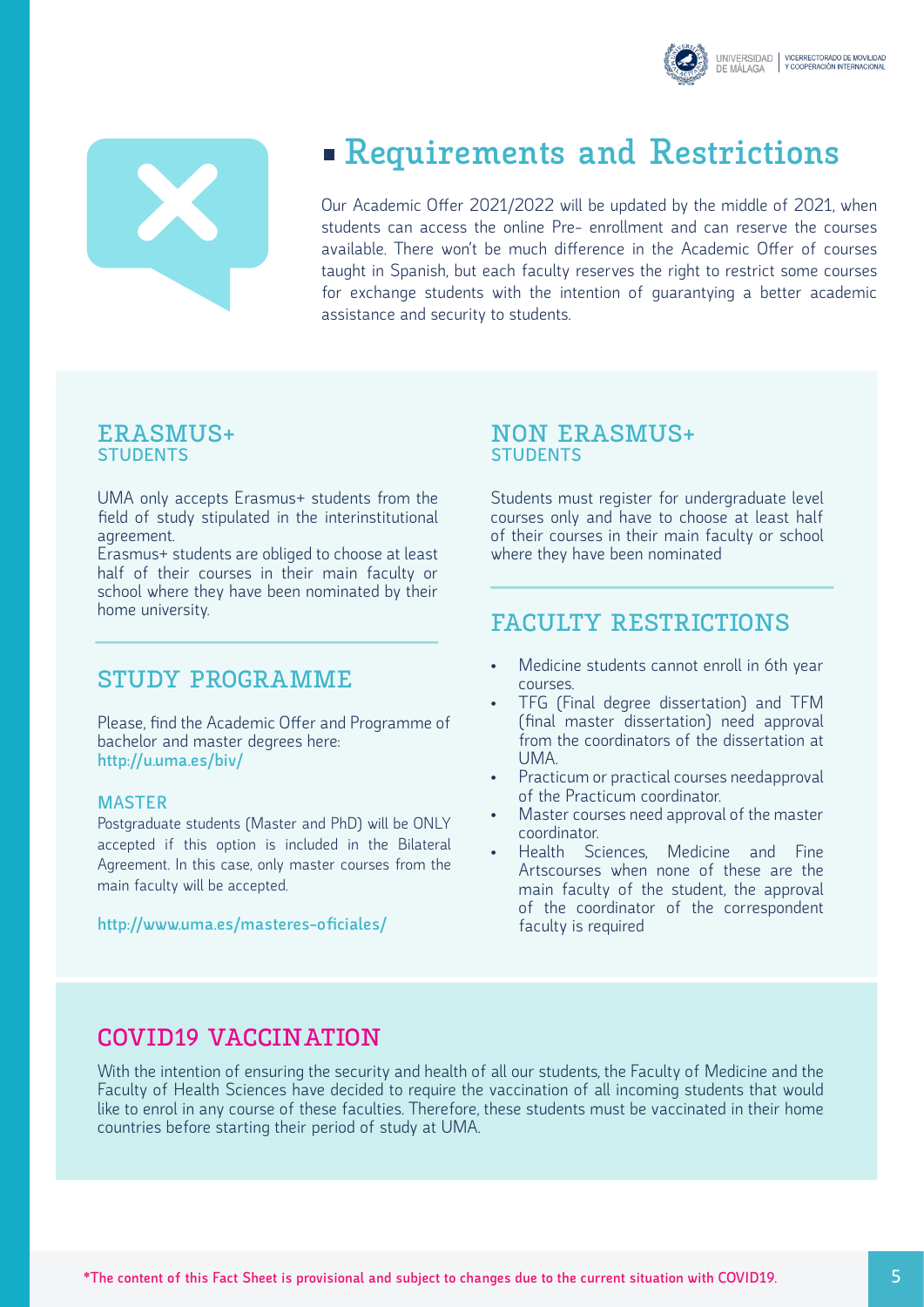

### **Nomination Application**

#### **Nomination procedure**

Our Online Nomination Tool will be available for 2021/2022 nominations after the **14th April.** The password of partner institutions is the same for every academic year:

**https://www.uma.es/programa\_movilidad/ nomination/**

#### **Nomination deadline for every mobility programme**

Full Year (FY) / Semester 1 (SM1): **01/06/2021** Semester 2 (SM2): **01/11/2021**

**Any nomination for our Faculty of Medicine, Health Science or Fine Arts for first semester, second semester or full year: 01/06/2021**

Nominations for second semester after this deadline will not be accepted.

#### **Application form**

The students who were correctly nominated will receive by email their login details for EMI on the following dates:

Full Year (FY) / Semester 1 (SM1): **08/06/2021** Semester 2 (SM2): **08/11/2021**

#### **Application deadline**

Full Year (FY) / Semester 1 (SM1): **30/06/2021** Semester 2 (SM2): **30/11/2021**

**Faculty of Medicine, Health Science or Fine Arts for first semester, second semester or full year: 30/06/2021.**

## **Pre-enrollment**

Students must fill in the pre-enrollment form in EMI before arriving at UMA, selecting the courses they would like to attend at UMA. This option will be activated in EMI, approximately **after the 13th of July 2021.** 

### **Incoming mobility platform**

FOR STUDENTS

**https://www.uma.es/programa\_movilidad/ incoming\_pmovilidad/new/** EMI (Espacio de Movilidad Internacional)

**ERASMUS+:** 6 ECTS per semester 18 ECTS per semester **NON ERASMUS+: Minimum credits** ECTS TO ENROLL

#### **Maximum credits**

One semester: 36 ECTS Full year: 66 ECTS ECTS TO ENROLL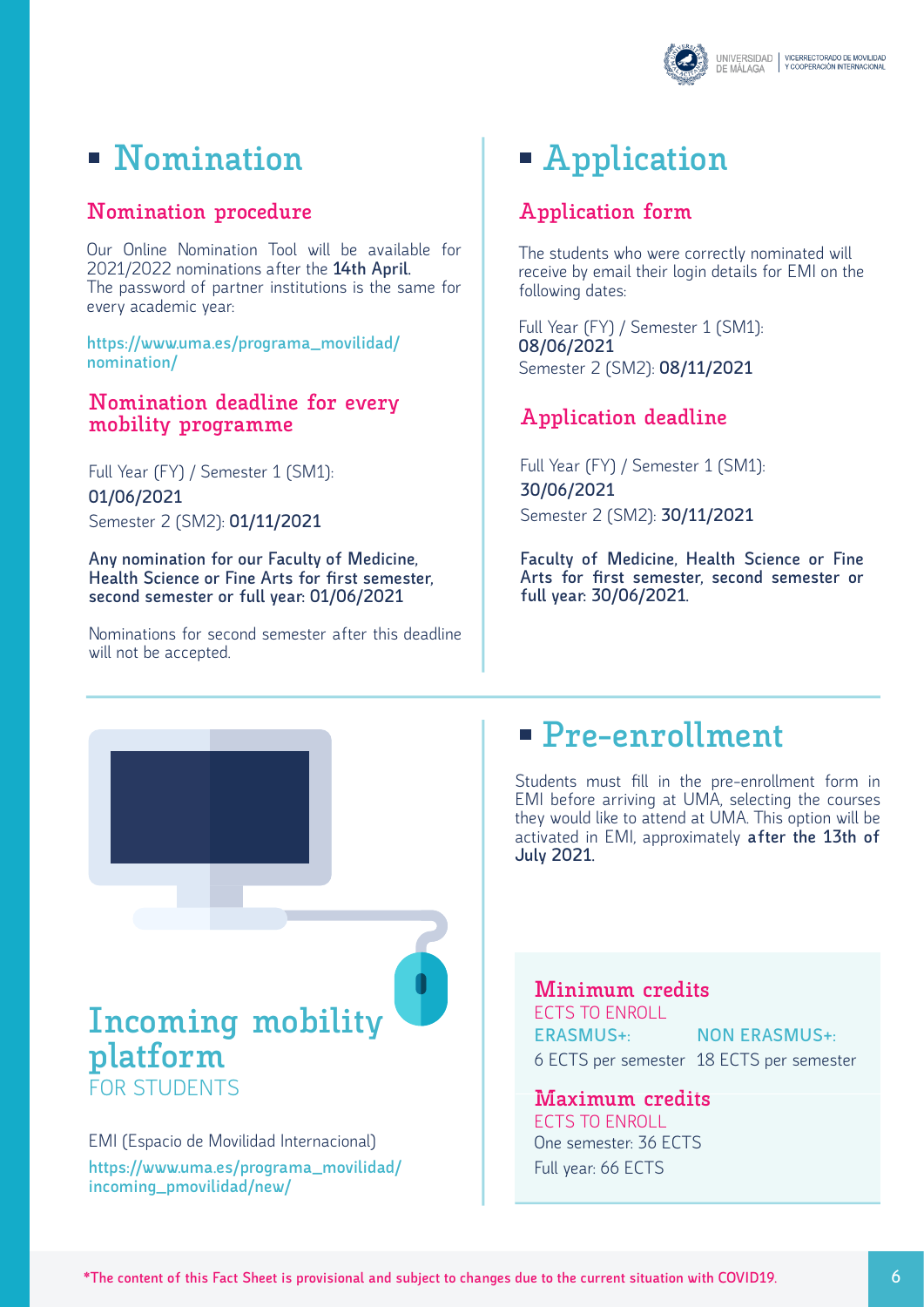

### **Learning agreement** ONLY ERAMUS+

Only Faculty Coordinators or academic coordinators at UMA will be able to sign Learning Agreements.

Please, find here the details of faculty **coordinators at UMA:**

**https://www.uma.es/relaciones-internacionales/cms/base/ver/base basecontent/105836/coordinadores-de- movilidad/**

#### **Enrollment**  $\mathcal{L}_{\mathcal{A}}$

It is compulsory to formalize the enrollment virtually during the enrollment term - procedure and deadlines must be consulted in the Welcome Guide.

#### **Student digital Card**

The student card will be only available in digital format. In order to obtain it, it is necessary to download the UMA app and log in with DUMA account. Students will receive their account details of DUMA the day after receiving the confirmation of enrollment. This card will be required to access to the university services (Library, Sport Center, culture events, etc.).

### **Transcript of records**

Partner universities must download the Transcript of Records from our Nomination Tool. **Dates:**

**SM1: After the 25th of March 2022 SM2 - FY: After the 25th of July 2022**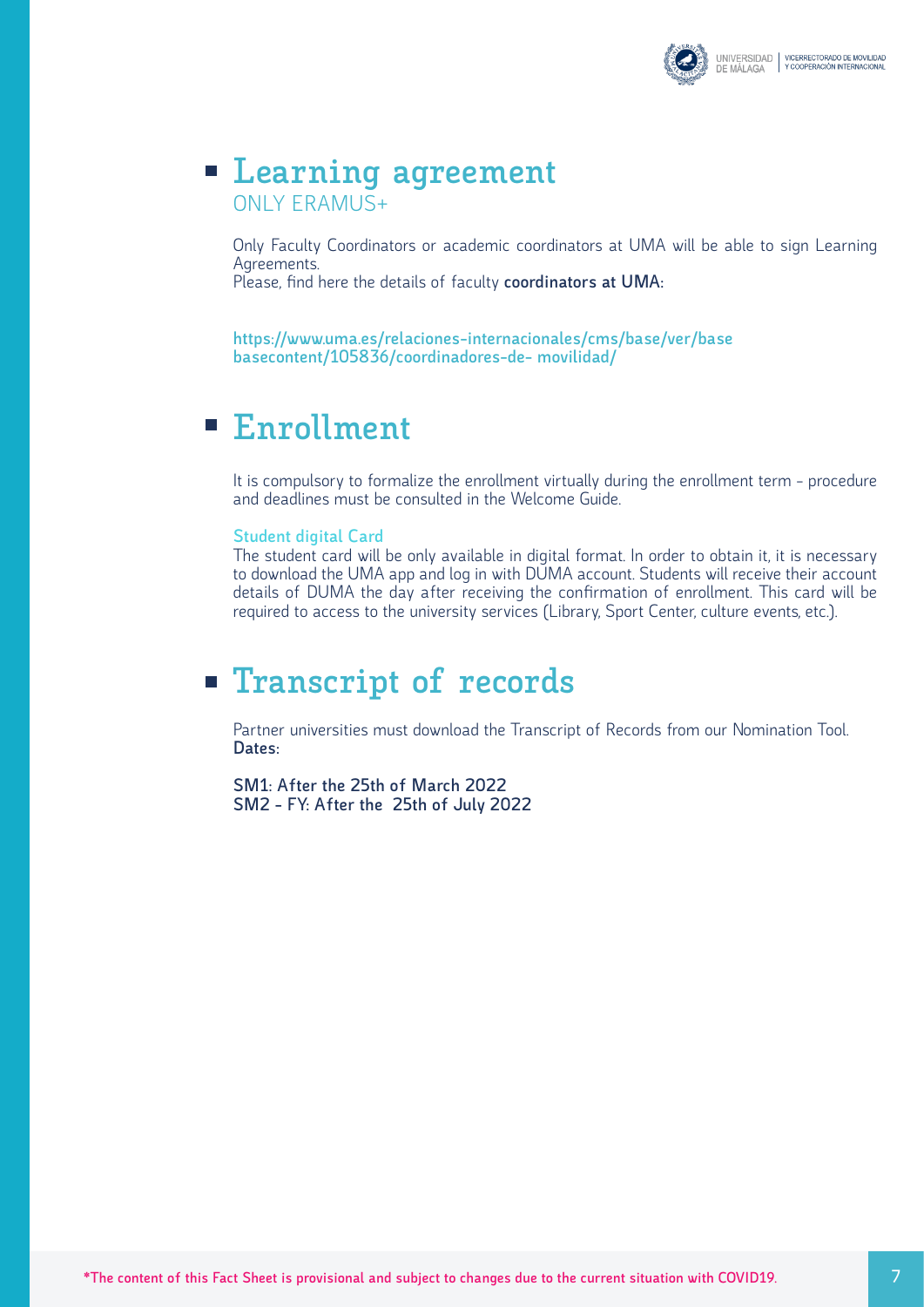

## **Practical information for incoming students <sup>3</sup>**



### **Certificate of arrival**

It is an official document that shows the arrival date at the University of Malaga. It will be signed and stamped by the International Relations Office in digital format.

#### **Starting dates**

The starting date of classes will be published in the Websitesite of the faculty or school by the Secretary of the establishment. Each faculty or school can have different starting dates and calendars. Please, find further information in this link: **https://www.uma.es/relaciones-internacionales/cms/menu/erasmus/ incoming-students/at-the-faculty/courses-schedules-and-calendars/**

The starting date of mobility that will be included in the Certificate of Arrival will be the enrollment day in the International Relations Office, i.e., after clicking on "Matricular" in EMI – our online mobility tool for exchange students.



### **Informative meetings**

Every year we organize our welcome meeting for exchange students in order to provide relevant and useful information about the main administrative and academic procedures, with the participation of other offices of this university in charge of providing integration support to exchange students. The dates of the 2021/2022 Welcome meetings are the following:

| <b>First</b><br>semester/<br>Full year<br>students | Selected students will receive an email with<br>further information about the format or place<br>of this meeting in July.         | 10th September 2021 11 am<br>(Spanish time) |
|----------------------------------------------------|-----------------------------------------------------------------------------------------------------------------------------------|---------------------------------------------|
| Second<br><b>Semester</b>                          | Selected students will receive an email with<br>further information about the format or place<br>of this meeting in January 2022. | 1st February 2022<br>11 am* (Spanish time)  |

#### **If you are not able to attend any informative meeting:**

You will be responsible of following the administrative instructions included in our Welcome Guide and reading all the informative emails from the International Relations Office.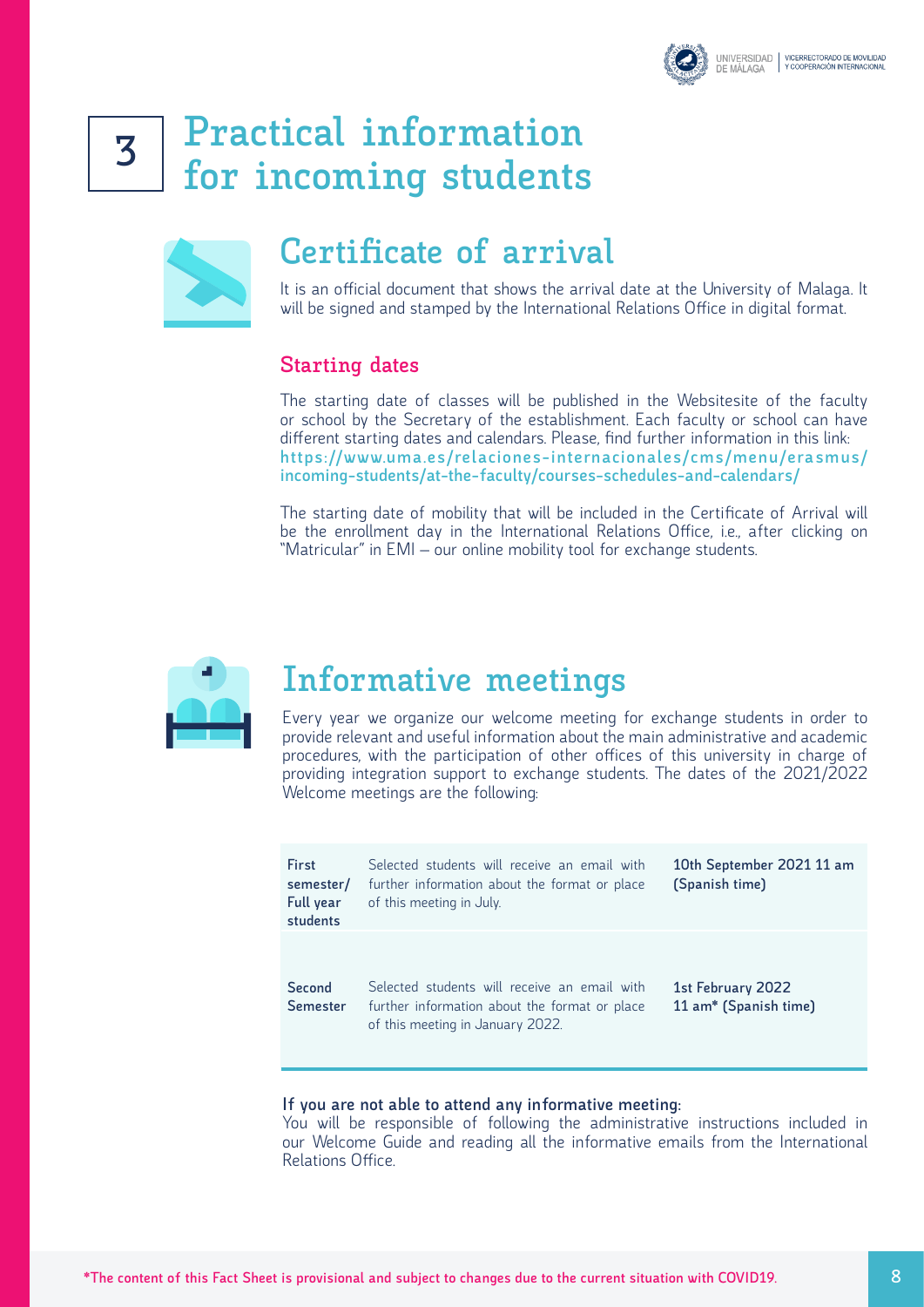



### **Buddy programme**

The Buddy Program aims to integrate the foreign student into the Malaga university way of life. Your buddy can help you before your arrival and during your stay with conducting administrative management such as enrolment or virtual campus, language support, options to travel to the campus, cultural offer and leisure activities at the city, etc.

 **Website**

**http://www.uma.es/welcometouma**





### **Language Support** CENTRO INTERNACIONAL DE ESPAÑOL

The CIE organizes a voluntary Spanish course for Erasmus+ and international exchange students. They will contact directly international students by email in order to inform them about the enrollment procedure and requirements.

| Adress  | Avenida de la Estación s/n. El Palo 29017 - Málaga<br>Tel.+34951952738 - Fax+34951952742                                                                       |
|---------|----------------------------------------------------------------------------------------------------------------------------------------------------------------|
| Email   | cie@uma.es                                                                                                                                                     |
| Website | Please, check the specific dates, registration fees, class hours and ECTS<br>credits on the following link:<br>http://www.uma.es/centrointernacionaldeespanol/ |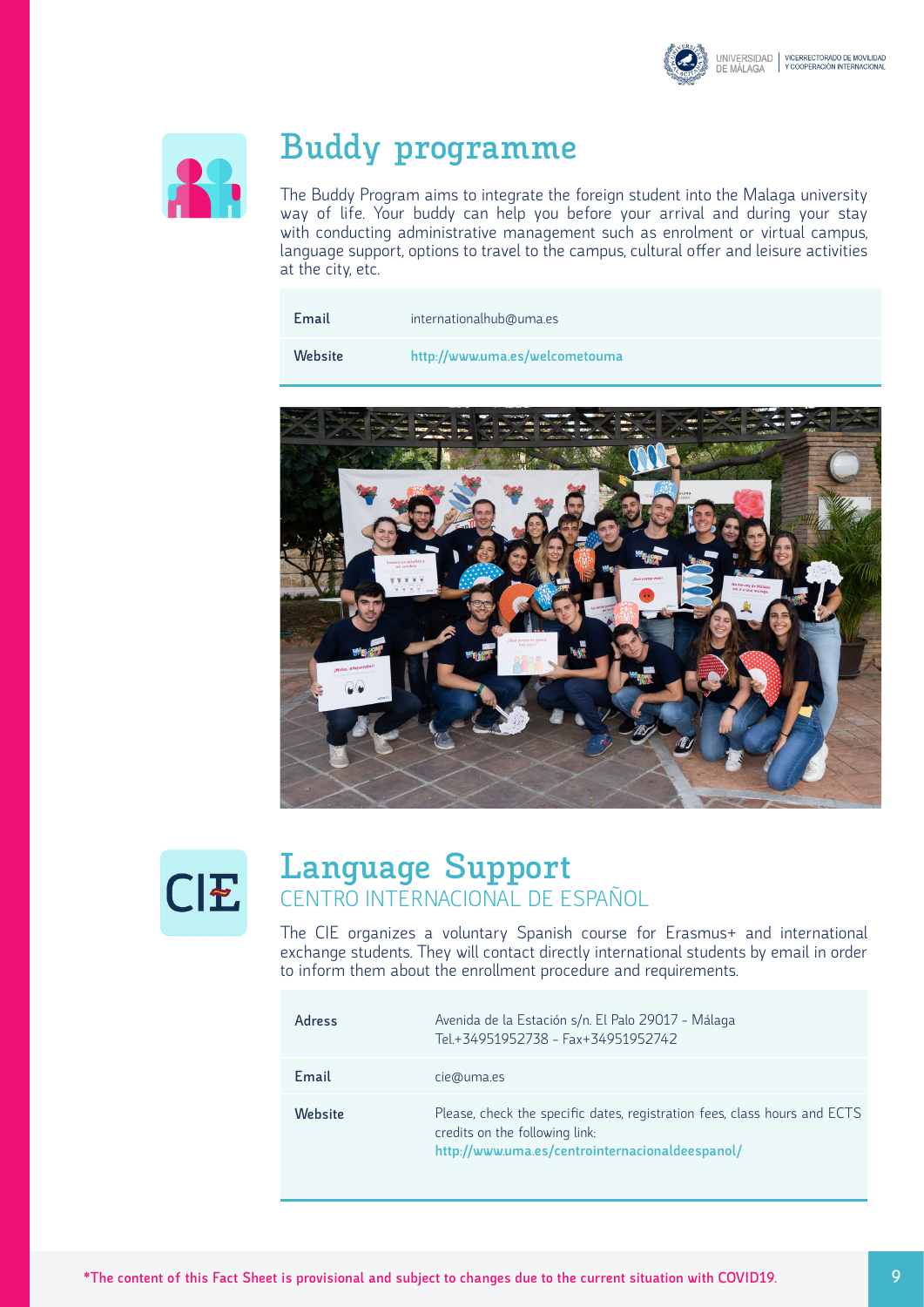



### **Accomodation**

Students have to arrange their own accommodation, although UMA can assist them in finding accommodation through the following services:

| Welcome to UMA        | welcometouma@uma.es<br>https://www.uma.es/international-hub/           |
|-----------------------|------------------------------------------------------------------------|
| Accommodation service | alojamiento@uma.es<br>https://www.uma.es/Accommodation/cms/menu/otras/ |
| <b>FSN</b>            | info@esnmalaga.org<br>http://esnmalaga.org/sections/Accommodation      |
| <b>CIE</b>            | cie@uma.es<br>http://www.uma.es/centrointernacionaldeespanol/          |



# **Living cost €**

| Accommodation    | Single room in shared apartment: $+250 \text{ €/month}$ aprox. Residence<br>(including meal): +600€/month aprox. |
|------------------|------------------------------------------------------------------------------------------------------------------|
| Food             | Menú on campus: $5 - 7 \notin$ aprox.                                                                            |
| <b>Transport</b> | Student Bus Card: 27 €/month                                                                                     |



### **Health insurance**

| <b>European Students</b> | European Insurance Card:<br>https://ec.europa.eu/social/main.jsp?catId=559&langId=es<br>https://ec.europa.eu/social/main.jsp?catId=653&langId=es                                             |
|--------------------------|----------------------------------------------------------------------------------------------------------------------------------------------------------------------------------------------|
| Non European Students    | Before arriving in Malaga, students with Non-European nationality<br>must take out a private health insurance to cover them from their<br>arrival date until their departure to home country |
| <b>IMPORTANT:</b>        | Incoming students must read prior to arrival the conditions and<br>procedures to follow in Malaga in order to receive medical attention.                                                     |